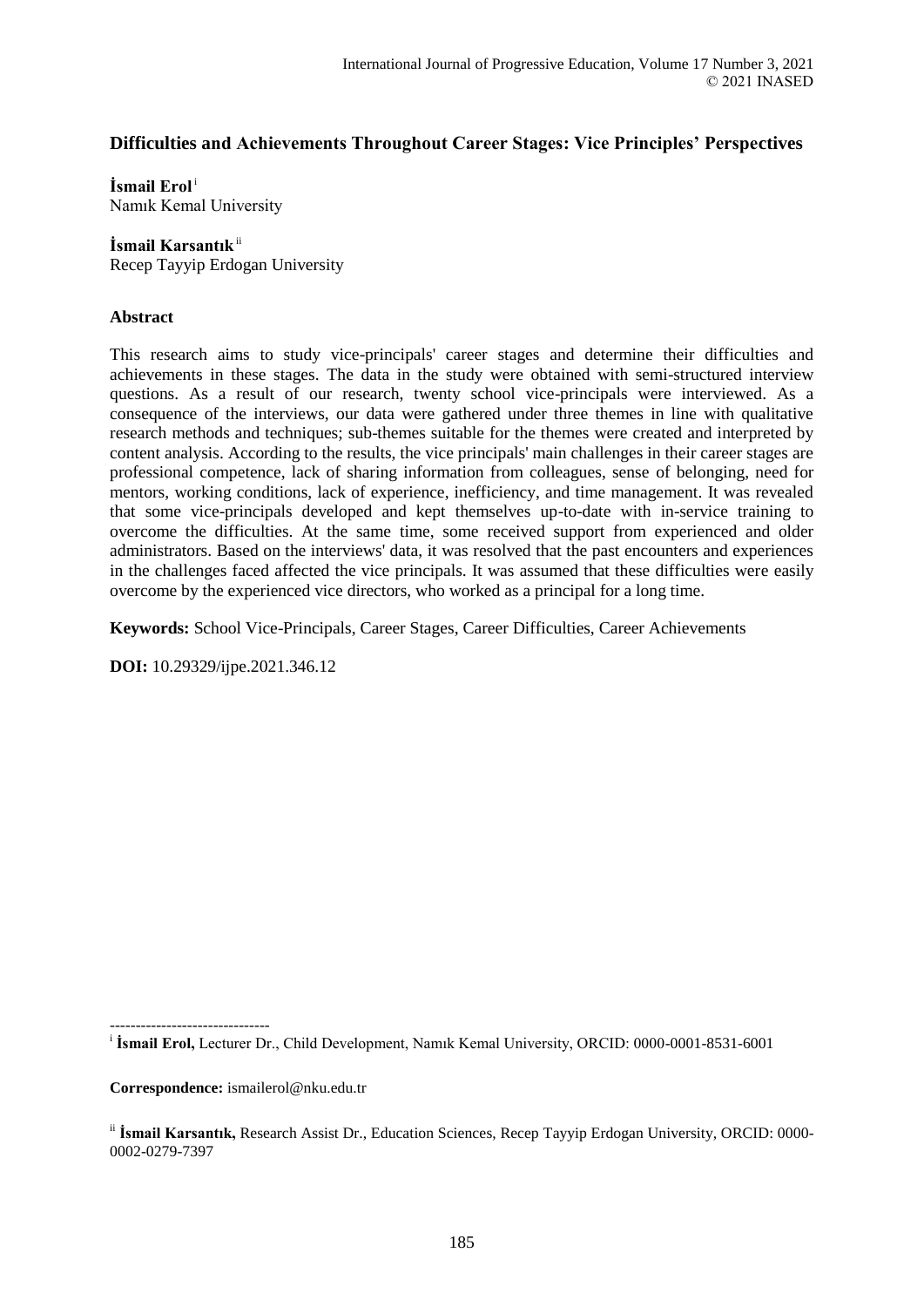#### **1.INTRODUCTION**

Schools are the places where services are provided in education and where service elements are found. The formation of other educational institutions that are leftover from schools helps schools do their jobs more effectively. Achieving goals in education depend on the appropriate organizational structure and administration of schools (Alıç, 1991, p.25). Thus, school administrators can be expressed as individuals who practice all the means and facilities available in the school and the environment most effectively, develop and sustain them by the school (Ağaoğlu, 2005, p.4). In another definition, the school management is defined as the units that use our schools most effectively and implement the decisions by integrating all the resources and facilities they have to reach the previously planned goals (Demirtaş, 2005, p.10). The school administrator is the staff in the leading position. Therefore, he goes through certain career stages and encounters some obstacles and difficulties during them.

Career is called the stages individuals go through throughout their business life, their work at these stages, the mobility in the process, and the collection of knowledge owned and acquired. Although there are different stages in the individual's career development, this development includes an expansive adventure that starts before birth and continues until the end of life. While school administrators have a career, teachers, and civil servants working in schools also have duties. However, considering the situation in school administrators' career development, who manages the school staff with their decisions and play an essential role in educating students with qualified and upto-date information, possesses various importance (Bakioğlu, A. & Özcan, K., 2001, p. 41).

Traditionally, school administrators are selected from among teachers, and teachers who meet specific criteria and experiences become administrators in schools. According to the results of the research conducted by Bakioğlu (1996), school staff who are teachers go through five different career stages during their careers and shape their careers. These are 1. Introductory career phase (covers 1-5 years), 2. Relaxation phase (covers 6-10 years) 3. Experimental phase (covers 11-15 years) 4. Specialization phase (covers 16-20 years) And 5. Calmness phase (covers 21-25 years). During these stages, teachers can continue their profession as administrators, and as a result, they may encounter some obstacles. In Bakioğlu's (1994b) study, it was revealed that school administrators experienced four career steps in this profession, which have distinct advantages and disadvantages. These are Initiation, Development, Autonomy, and Disenchantment steps.

The difficulties faced by administrators and teachers who have gone through their career stages are fundamental. For instance, not benefiting from experienced teachers' expertise, not receiving expert support, not improving working conditions, and not promoting personal rights will create difficulties for administrators who climb the career ladder. Conditions should be provided for teachers and administrators with experience and knowledge to support other colleagues in their understanding and skills. Principals should invite experts to schools and ensure that teachers benefit from these activities at a high level. Besides, whatever teachers' origins are, they should be supported both professionally and individually. Teachers' working conditions and personal rights need to be improved (Bakioğlu & İnandı, 2001, p.525).

In the current period, school administrators' roles and duties, and the stakeholders' expectations are becoming more complex. In today's conditions where change is occurring rapidly, school administrators need to understand stakeholders very well, lead and continue their professional development to successfully move schools to the next century (Bartell & Birch, 1995).

Organizations choose individuals to be employed according to certain conditions (Balcı, 2000, p. 35). These conditions generally include specific professional knowledge and skills that organizations need (Çınkır, 2000, p.86). The talents of candidate individuals are considered as indicators of success. This situation helps individuals to predict their future success and performance in the organization with their skills and abilities. On the other hand, the inadequacy of the candidates'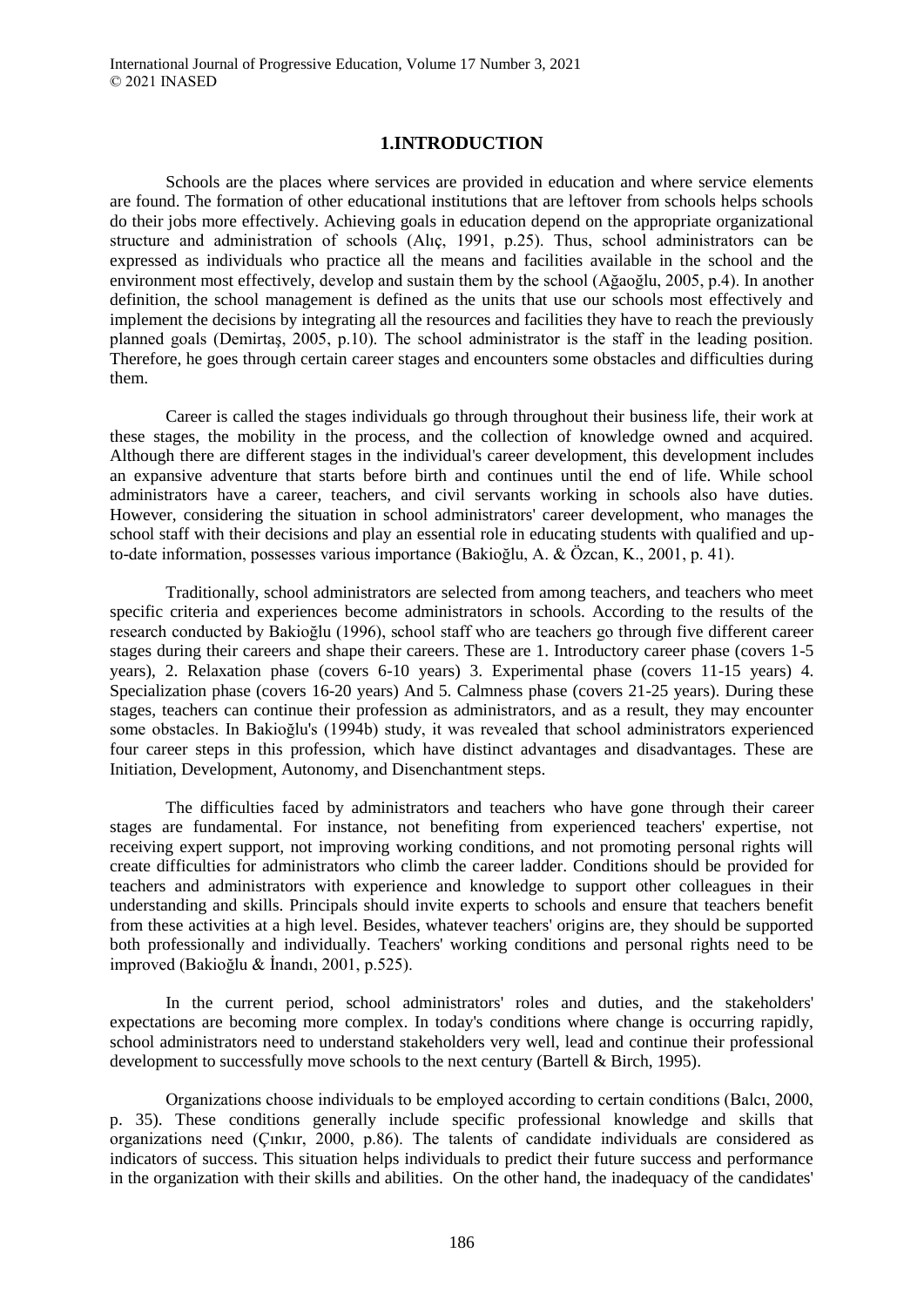professional skills negatively affects their success. Therefore, it is essential for an individual to have the appropriate skills and abilities when hiring (Feldman, 1980, p. 170).

The assignment of vice principal was made voluntarily among the teachers at the school. This staff, which can be described as an intermediate manager position, is seen as a vertical hierarchy step. In this context, it is considered as a premise for the school principal. Studies on the position of viceprincipal require complex and systematic planning (Kartal, 2009). Apart from school principals, there are also stakeholders called educational administrators. In addition to vice directors and group heads, coordinators in charge of different subjects are contacted managers (Erdoğan, 2019, p.129).

In selecting candidates past experiences, intelligence, knowledge, skills, and abilities are considered. This situation is regarded as necessary in providing performance competence for the organization and job satisfaction for the individual (Chatman, 1991, p. 460). What is expected from individuals at all levels within the organization is to play their roles under their status and position. These roles also determine individuals' rights, duties, and responsibilities regarding their position in the organization. Choosing the necessary behaviours (competencies) for responsibilities and roles ensures that the organizational structure's interaction and the organization's system is a positive process and works. However, for a manager to be considered as a leader, he must have the power to stretch the conditions and influence the stakeholders, beyond mechanically obeying the organizational guides (orders, regulations, etc.) (Katz & Kahn, 1977). In this sense, it is thought that the vice principals' career competencies are critical in their ability to perform their administrative duty. The present study aims to reveal the difficulties the vice principals face in their career stages and what the vice-principals achieve throughout those career stages.

Studies conducted in the context of career stages in the national literature include teachers' professional development (Aydın, 2018), teachers' perceptions of school administration (Bakioğlu & Asyali, 2005), teachers' difficulties experienced by district director of national education principals (Yahşi, 2020), leadership behaviors of school administrators (Korumaz & Tufan, 2020; Çiftçi, 2007), career development of school principals (Özkaya, 2013), professional development of education supervisors according to career stages (Aküzüm & Özme, 2014). National literature is lack of studies related to the difficulties faced by vice principals in their career stages and the achievements in these stages. In this context, the present study adds a holistic perspective by including the achievements together with the difficulties. The results are important in terms of taking measures against the difficulties faced by vice principals who have important roles in school administration and developing the achievements that vice principals in different career stages have. In addition, the current study is expected to increase the awareness of education stakeholders and contribute to studies in this direction.

To this end, the present study aims to answer the following research questions:

- 1. What are the difficulties and achievements of vice principals?
- 2. What are the difficulties and achievements of vice principals in different career stages?

#### **2.METHOD**

#### **2.1.Research Design**

In line with the research's purpose, phenomenology, one of the qualitative research designs, was adopted. The phenomenological method aims to reveal individuals' cognitive structures by examining the interpretations of the phenomena experienced by them (Creswell, 2014, p. 124). With a philosophy based on making qualitative research and theories with a different perspective, it is an understanding that prioritizes social facts as research and knowledge under their conditions (Yıldırım & Şimşek, 2011, p. 39).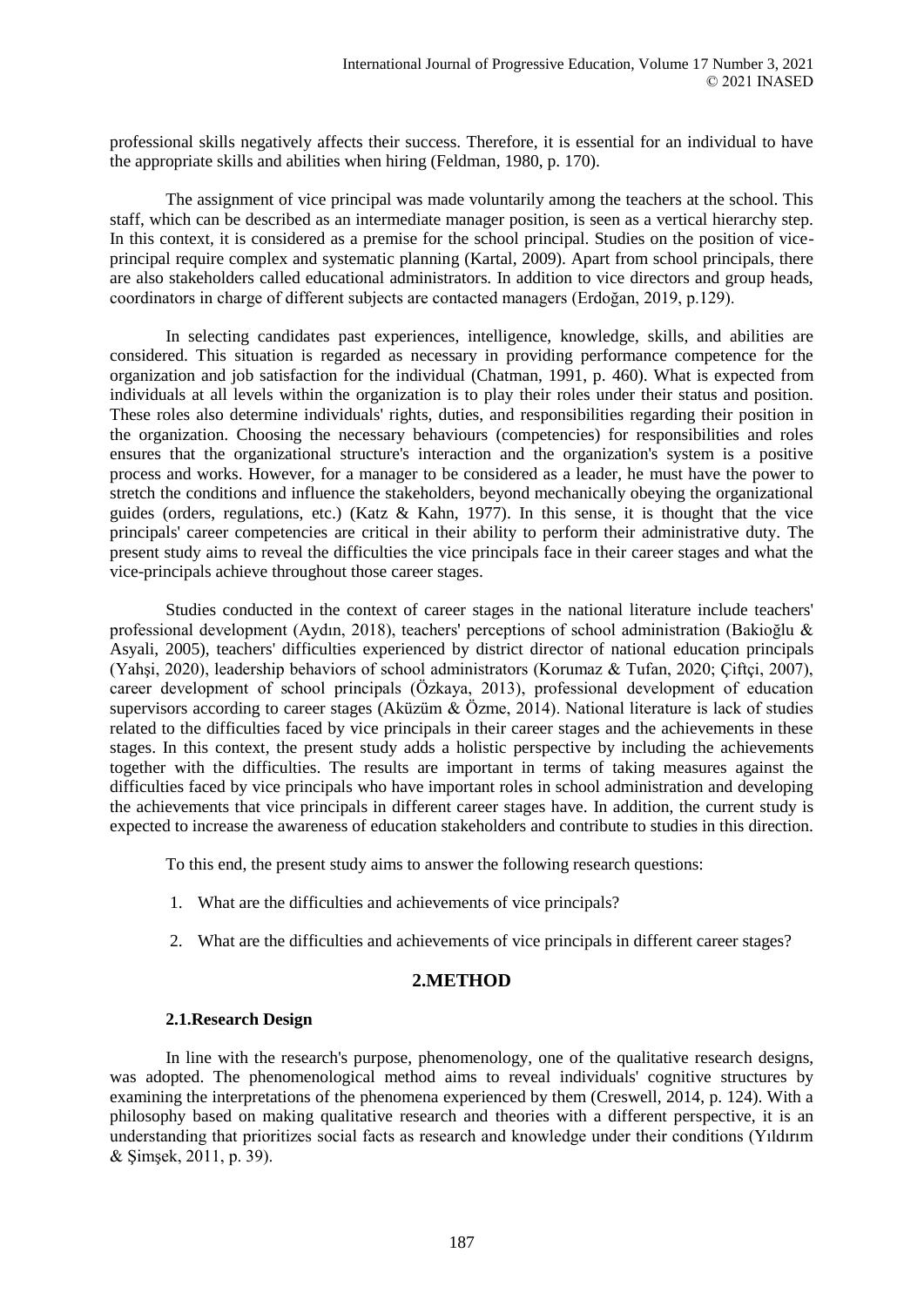## **2.2.Study Group**

The working group consists of 20 vice-principals who continue their duties in 20 state schools. When the study group was examined, there were eight classroom teachers, 3 Turkish language and literature teachers, 2 Accounting and Finance teachers, 2 Mathematics teachers, 1 Preschool Teacher 1 Religious Culture and Ethics teacher, 1 Science and Technology teacher, 1 History teacher and 1 Turkish teacher working as a vice principal. Eight of these vice-principals work in primary school, 7 in secondary school, 4 in high school, and one in preschool institutions. According to years of administrative service, participant vice-principals were distributed as five persons in the initial phase, five persons in the developmental stage, five persons in the autonomy phase, and five persons in the disenchantment phase. Information about the participants is given in Table 1.

|                         |                          |                 |                 | Vice-          |                     |                      |                |
|-------------------------|--------------------------|-----------------|-----------------|----------------|---------------------|----------------------|----------------|
| Career Stage            | <b>Branch</b>            | Age             | Seniority       | Principal      | <b>School Level</b> | <b>Average Class</b> | <b>CODE</b>    |
|                         |                          |                 | Year            | Seniority      |                     | Size                 |                |
|                         |                          |                 |                 | Year           |                     |                      |                |
|                         | Accounting and           | 35              | 9               | 1              | <b>High School</b>  | 35                   | M1             |
|                         | Finance                  |                 |                 |                |                     |                      |                |
|                         | Accounting and           | 42              | 17              | $\overline{c}$ | High School         | 35                   | M <sub>2</sub> |
|                         | Finance                  |                 |                 |                |                     |                      |                |
| Beginning<br>Stage      | Turkish Language         | 36              | 11              | $\overline{c}$ | Secondary           | 24                   | M <sub>3</sub> |
|                         | and Literature           |                 |                 |                | School              |                      |                |
|                         | <b>Classroom Teacher</b> | 37              | 10              | 3              | Primary             | 28                   | M4             |
|                         |                          |                 |                 |                | School              |                      |                |
|                         | Classroom Teacher        | 37              | 12              | $\overline{4}$ | Primary             | 29                   | M <sub>5</sub> |
|                         |                          |                 |                 |                | School              |                      |                |
|                         | <b>Classroom Teacher</b> | $\overline{42}$ | $\overline{17}$ | 5              | Primary             | 30                   | M6             |
|                         |                          |                 |                 |                | School              |                      |                |
|                         | <b>Classroom Teacher</b> | 45              | 20              | 6              | Primary             | 20                   | M <sub>7</sub> |
| Development<br>Stage    |                          |                 |                 |                | School              |                      |                |
|                         | Classroom Teacher        | 41              | 14              | 6              | Primary             | 22                   | M8             |
|                         |                          |                 |                 |                | School              |                      |                |
|                         | Preschool and Child      | 40              | 14              | 6              | Kindergarten        | 14                   | M <sub>9</sub> |
|                         | Development              |                 |                 |                |                     |                      |                |
|                         | Turkish Language         | 42              | 16              | 7              | <b>High School</b>  | 28                   | M10            |
|                         | and Literature           |                 |                 |                |                     |                      |                |
| Autonomy<br>Stage       | Classroom Teacher        | 56              | $\overline{31}$ | 9              | Primary             | 27                   | M11            |
|                         |                          |                 |                 |                | School              |                      |                |
|                         | <b>Classroom Teacher</b> | 55              | 30              | 23             | Primary             | 22                   | M12            |
|                         |                          |                 |                 |                | School              |                      |                |
|                         | <b>History Teacher</b>   | 55              | 30              | 18             | Secondary           | 27                   | M13            |
|                         |                          |                 |                 |                | School              |                      |                |
|                         | Turkish Teacher          | 60              | 36              | 20             | <b>High School</b>  | 25                   | M14            |
|                         | Math Teacher             | 57              | 30              | 10             | Secondary           | 32                   | M15            |
|                         |                          |                 |                 |                | School              |                      |                |
| Disenchantment<br>Stage | Math Teacher             | 50              | 26              | 12             | Secondary           | 26                   | M16            |
|                         |                          |                 |                 |                | School              |                      |                |
|                         | Classroom Teacher        | 50              | 26              | 14             | Primary             | 26                   | M17            |
|                         |                          |                 |                 |                | School              |                      |                |
|                         | Classroom Teacher        | 53              | 28              | 17             | Primary             | 32                   | M18            |
|                         |                          |                 |                 |                | School              |                      |                |
|                         | Religious Culture        | 48              | 23              | 17             | Secondary           | 24                   | M19            |
|                         | and Moral                |                 |                 |                | School              |                      |                |
|                         | Knowledge                |                 |                 |                |                     |                      |                |
|                         | Science and              | 51              | 27              | 19             | Secondary           | 28                   | M20            |
|                         | Technology               |                 |                 |                | School              |                      |                |
|                         |                          |                 |                 |                |                     |                      |                |

## **Table 1. Demographic Information on Participants**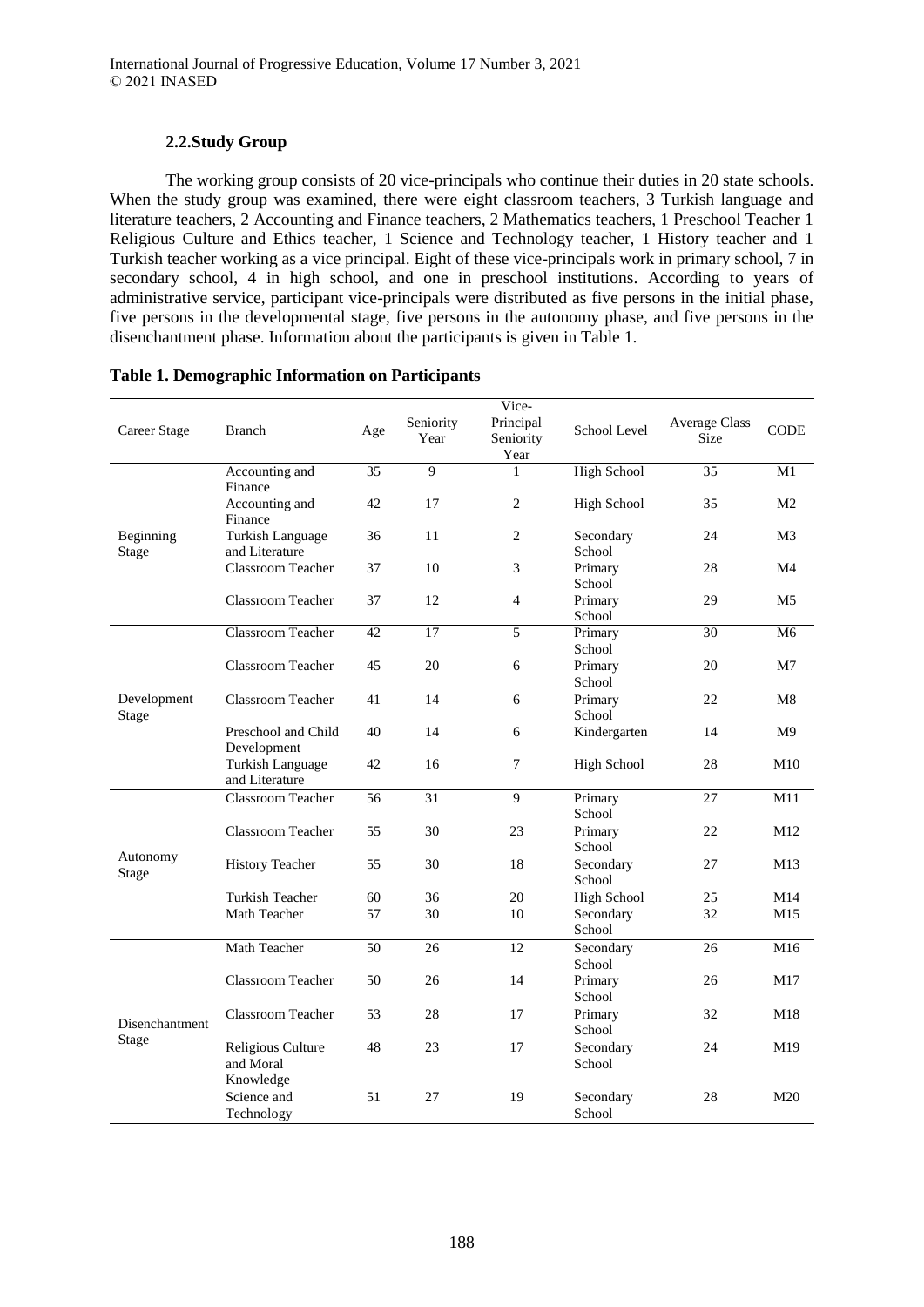#### **.2.3.Data Collection Tool Development**

Interview forms are applied to collect data in the study. During the interviews, a semistructured interview was conducted with additional questions to the vice principals when necessary. All the questions prepared were arranged to obtain different data. The interview questions were designed by reviewing the draft questions after the literature review and evaluating expert opinions. For the interview, 15 draft questions were prepared in advance, and the interview questions with expert suggestions were reduced to 11 in the first stage. The questions were combined with the previous study, and nine questions were determined in conformity with the vice principals to ensure compliance and subject integrity. Therefore, content validity was provided. Twenty-six vice-principals were contacted before the interviews, yet twenty vice-principals accepted to participate in this study. Some sample questions from the interview form are given below:

- 1. What would you gain as a vice-principal? How does it affect your school's commitment, whether your thoughts are valued or not at the school where you are a vice-principal?
- 2. Do you find yourself competent as a manager in your career development phase as a viceprincipal? What are you doing to improve the students and the curriculum?

## **2.4.Data Collection Tool and Data Collection**

Semi-structured interview forms were used to collect the data. Semi-structured interview questions were formed by analyzing the literature reviews and expert opinions. While collecting research data, a face-to-face individual interview method was applied. Throughout the interviews, the necessary measures were taken to ensure the most appropriate research conditions by emphasizing the issues that should be considered in the scientific interview methods. Research interviews lasted 25-45 minutes on average, and the data obtained from the vice principals were analyzed with content analysis. The data collected by this means should be conceptualized first, and these emerging concepts should be made orderly with logic, and the themes should be revealed by clarifying the data (Yıldırım & Şimşek, 2011, p.45).

#### **2.5.Data Analysis and Evaluation**

During the interviews, short notes were taken, and the data were kept without missing any details, and the recorded data were converted entirely to prose. The written records obtained were read many times, and the main themes were formed. The data were separated by being compatible, and subthemes were created. The themes prepared as drafts were revised, and the themes that were not compatible with each other were subjected to reclassification. Interpretations have been made using the available literature, with direct quotations made from the data drawing attention to specific issues and repeating them frequently by those who provide the data. Keeping the private information of viceprincipals confidential is essential for the study's validity and reliability. The school administrators whose data were included in the study were coded in the given orders. For example, the number 20 expresses the total number of people, while the number 5 indicates how many people agree (5/20).

#### **3.FINDINGS**

The findings related to the first research question are classified under three main themes and several sub-themes. The analysis based on the interviews is as follows: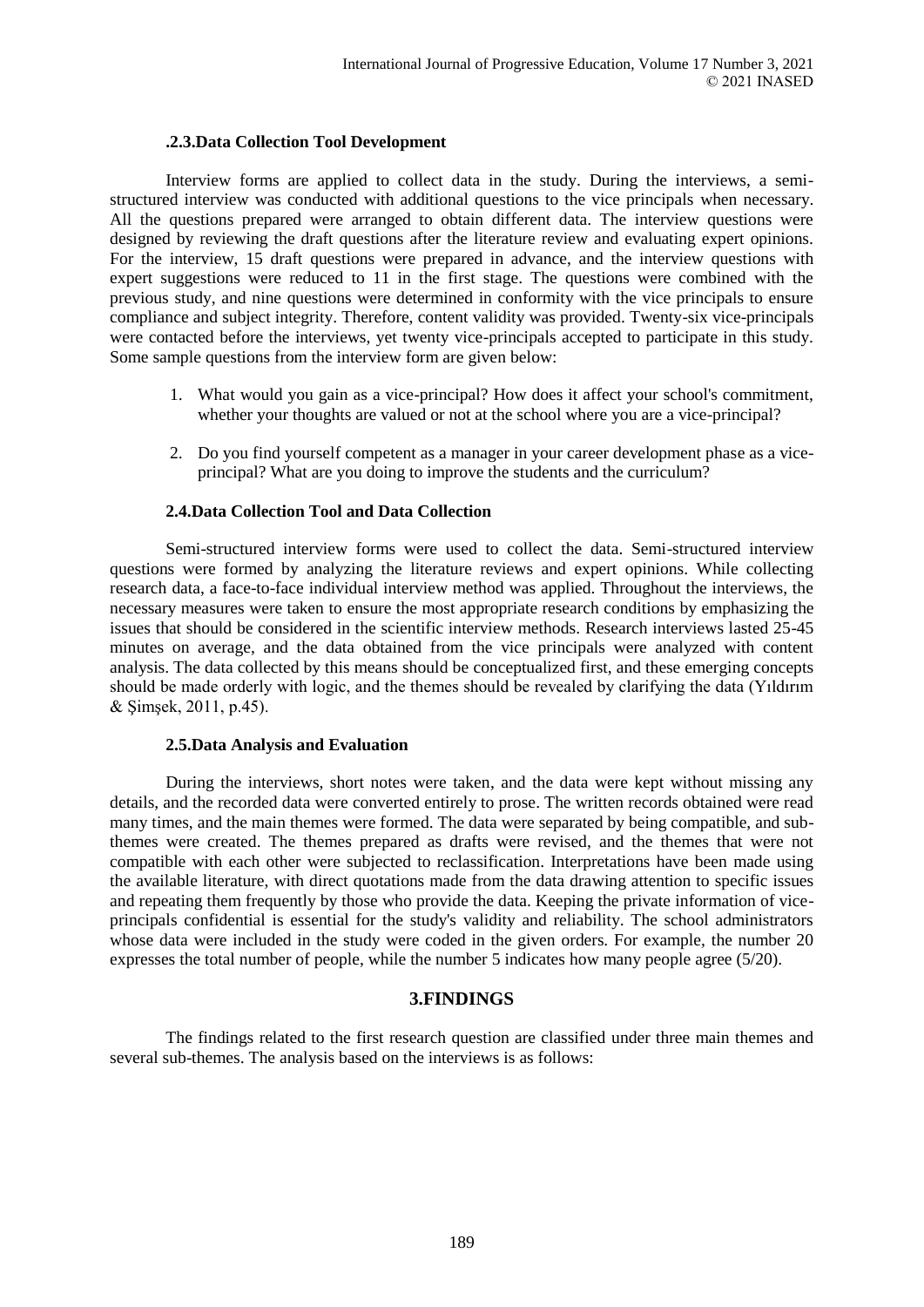| <b>Themes</b>                     | Sub-themes                             |  |
|-----------------------------------|----------------------------------------|--|
|                                   | Competence<br><b>Personal Benefits</b> |  |
|                                   |                                        |  |
| Career Development and Competence | Professional Development               |  |
|                                   | <b>Information Sharing</b>             |  |
|                                   | Belonging                              |  |
|                                   | Need for a Mentor                      |  |
| Affective Condition               | <b>Working Conditions</b>              |  |
|                                   | Experience                             |  |
|                                   | Capacity Utilization (Efficiency)      |  |
| Time Management                   |                                        |  |

|  | Table 2. Themes and sub-themes obtained from the data |  |  |
|--|-------------------------------------------------------|--|--|
|--|-------------------------------------------------------|--|--|

## **3.1.CAREER DEVELOPMENT AND COMPETENCE**

#### **3.1.1.Competence**

The vice-principals (19/20) participating in the interview do not see themselves as sufficient (1/20), and the other (1/20) see themselves as acceptable. Vice principals stated that they did not find themselves competent at the beginning and development stages since they did not have full knowledge of the legislation and could not gain problem-solving and communication skills properly. At the level of disenchantment and autonomy, vice-principals assume that they are inadequate in some areas due to the changing legislation provisions, new information, and technology. At the Beginning and Development stages, the vice-principals stated that they could not contribute to their development and the curriculum due to their intense workload. Vice principals at the Autonomy and Disenchantment level stated that they contributed to students' development and the curriculum in various subjects. Below are some of the responses given by the vice-principals at different career stages who participated in the interviews:

"I have shortcomings since I have been the vice-principal for three years. When I recognize my flaws, I try to do what is needed to fill my deficiencies. Since there are many workloads, I spend most of our time doing official work. I do not contribute much to the advancement of the students and the curriculum." (M4).

"With each passing year, I realize more and more that I have deficiencies. I look at the regulations to make up for the flaws I noticed; I get information from my experienced friends. We cannot contribute to the development of the curriculum. I am working hard enough. " (M7)

#### **3.1.2.Personal Benefits**

Vice principals who participated in the interview and who were in the initial, development, autonomy, and disenchantment stages, declared that they developed and continued to grow in many areas due to their duties (20/20). Since the raw material of education and training activities is 'human', good communication skills are required. Vice principals must communicate with teachers, parents, students, and NGOs due to their duties. Thanks to this continuous communication, there is an increase in communication skills. The school develops its bureaucratic skills through official correspondence and transactions with many institutions. Organizing and managing the school environment enhances management skills. Since vice-principals are the first referral office to solve the problems that arise in the school, they have to solve the emerging issues quickly without interrupting education. This expectation contributes to vice-principals to develop their problem-solving skills. Since the school is expected to use its limited and scarce resources most efficiently, it also can manage resources effectively. Below are some of the responses given by the vice-principals at different career stages who participated in the interviews: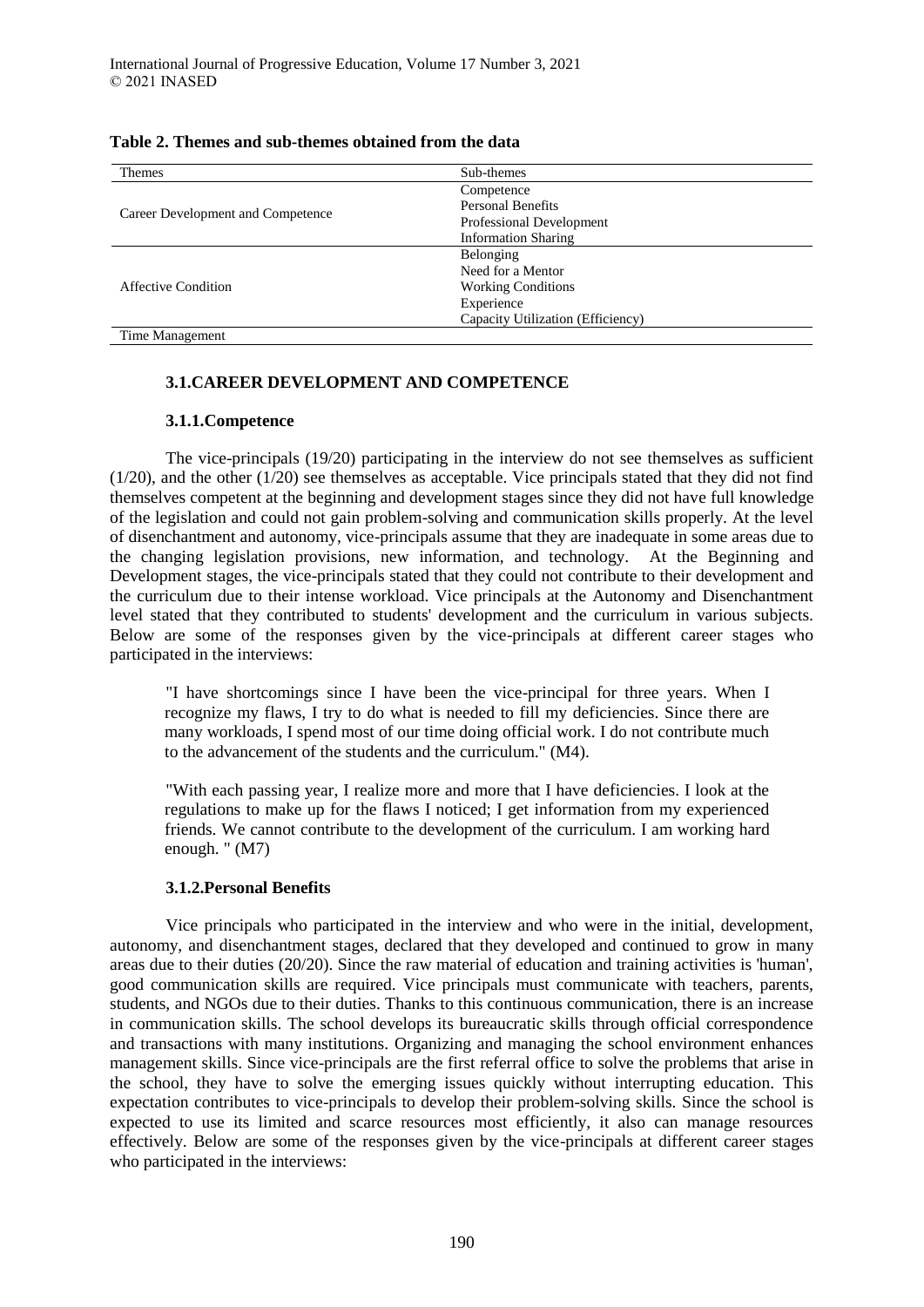"Thanks to my role as vice-principal, my communication skills with people have increased. By finding solutions for our students and parents who have problems, my problem-solving skills increase day by day.'' (M2)

"Being the vice-principal made me see the work and operation of the school closely. I realized a lot of things that I couldn't realize when I was a teacher. For instance, I realized that if teachers do not cling to their work, things do not work out; many of the problems stem from this." (M10).

#### **3.1.3.Professional Development**

As a result of our research, it is seen that the vice-principals try to improve themselves in matters they consider themselves incomplete and inadequate regardless of their career stages. At the initial stage, the vice-principals try to eliminate the lack of legislation by looking at the regulations and improving themselves professionally by following the official letters coming to the school. The viceprincipals at the development stage stated that they completed their deficiencies by exchanging ideas with their colleagues and following the legislation. They stated that they renew themselves by attending in-service training courses. Vice-principals at the autonomy and disenchantment levels said differently from the vice principals in the first two steps, that they developed themselves professionally by following the Ministry of Education's official website and the unions' publications. Below are some of the responses given by the vice-principals at different career stages who participated in the interviews:

"I follow the regulations. I read all kinds of articles from higher authorities on the school subject. I always try to follow current topics whenever possible. I attend related training and seminars. " (M1).

"I follow the new circular and announcements on the official website of the Ministry of National Education. Vice principals and managers should follow the current development of institutions such as ISKUR, SSK, Finance, and their legislation. Because something changes almost every day." (M14)

## **3.1.4.Information Sharing**

While the vice principals in the initial, autonomy and disenchantment stages stated that regular meetings should be planned by the senior management to meet and share with other colleagues, the vice principals at the development stage said that in addition to regular meetings, school visits and sports and cultural activities could also be made. It is observed that the vice-principals who are in the development step are more willing to come together. At the beginning and development stages, the vice-principals stated that they would exchange ideas, share problem-solving, legislative information, and benefit from others' audits and experiences. In addition to the above, the vice-principals in the autonomy and disenchantment stages want to learn about the acceptable practices applied in schools and carry good examples to their schools by considering their schools' application. Some of the viceprincipals' responses at different career stages who participated in the interviews are as follows:

''The higher authorities can do this with an official letter. Meetings can be held at the beginning and end of the semester. I think it would be useful to benefit from the knowledge and experience of experienced administrators. Benefiting from their experiences about the work to be done at school, discipline problems and solutions contribute to my development. " (M5).

"Regular meetings can be held to convey different experiences. Information about joint action can be exchanged. If there are mistakes, new methods and techniques can be developed by brainstorming to turn them into right. " (M9)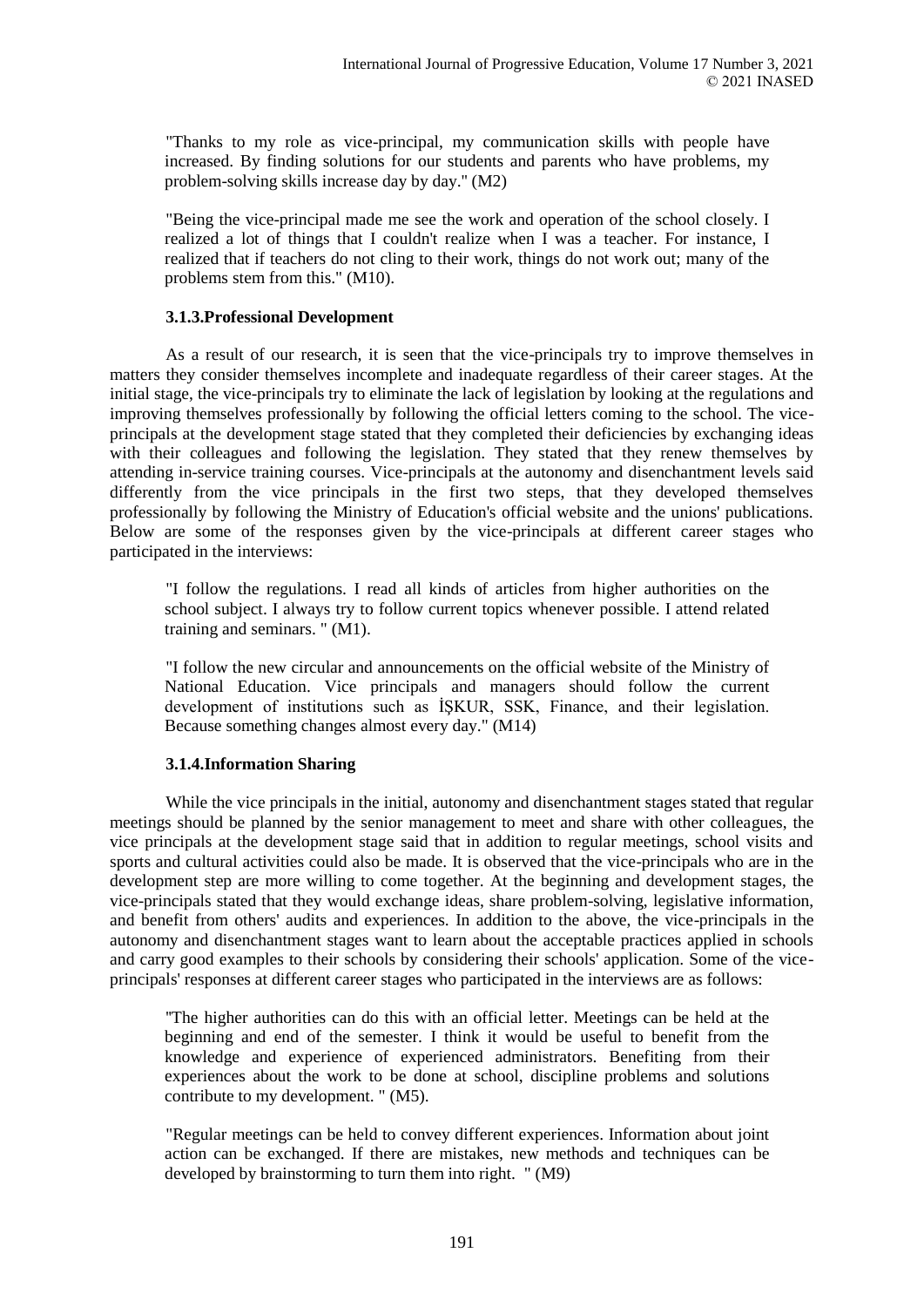## **3.2.AFFECTIVE CONDITION**

#### **3.2.1.Belonging**

The vice-principals who participated in the interviews stated that the schools they work with ask their opinions and value them. Receiving their thoughts and ideas and their contribution to the functioning of the school makes them feel valuable. While this increases their ownership and affiliation with the school, it ensures strengthening the sense of belonging between them and the institution they work. Since the sense of belonging is an effort to integrate with what concerns, it enables them to establish strong ties with their institutions. Below is one of the responses given by the vice-principals at different career stages who participated in the interviews:

"We receive all the opinions of every stakeholder at our school. The most appropriate and logical idea is put into practice. Of course, my thoughts are valuable in the working environment and increase my sense of school ownership. " (M20)

## **3.2.2.Need for a Mentor**

Newly appointed vice-principals encounter various obstacles in individual and professional fields and need support in solving these problems. Vice principals state that they need external support at all career stages. They said that there are times when they need external help, particularly for changing and developing approaches, rapid change of information technology, legislation changes, and the implementation of new articles. They stated that the people who can provide this support are directors and vice-principals, inspectors, information technology experts, pedagogues, and personal development experts with sufficient knowledge and experience in their field. Some of the viceprincipals' responses at different career stages who participated in the interviews are as follows:

"Support from experienced people is always required. In the first years of my career, more experienced and knowledgeable managers could be supported." (M4).

"No matter how much we improve ourselves, we need a guide in places where we are incomplete since needs increase and change with the development of the society, employees, and students with the advancing technology. In this sense, the people who can support us are managers, vice principals, and inspectors who have enough knowledge and experience." (M8).

#### **3.2.3.Working conditions**

Working conditions of civil servants are determined in laws and regulations. The personal rights, leave procedures, and working hours of the vice principals working in schools are clearly defined. The vice-principals participating in the meeting did not comment on the issues listed above since there is not much chance the manager can perform. They stated that the principals' improvements in their schools regarding working conditions are generally physical conditions and office supplies. Some administrators also emphasized that their conditions have not improved. They stated that the workload in crowded schools is high, routine work is more than necessary, and it is not in the principal's hands to reduce this. Some of the vice-principals' responses at different career stages who participated in the interviews are as follows:

"Our principal makes the best possible changes within the facilities of the school to improve the working conditions physically. I can see that there is not much he can do about the workload." (M5).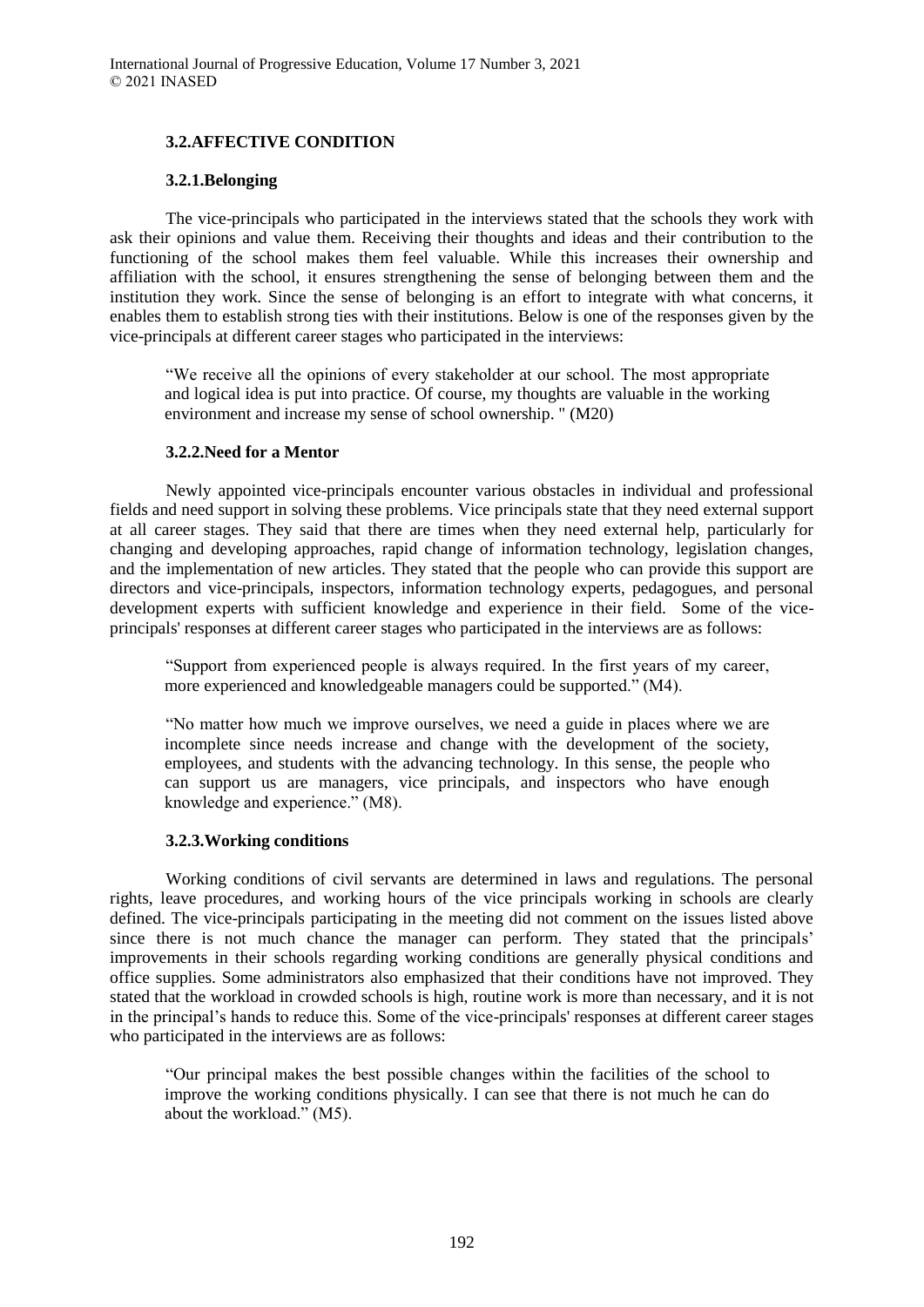"Our school principal does not have such an effort. He helps with the layout of our study room in the best-case scenario. There is not much that can be done to reduce the intensity of daily routine work. The most crucial problem is the workload." (M10).

#### **3.2.4.Experience**

Experience is all of the interests and knowledge gained in a job after a certain period. Vice principals interviewed think that they need to work for a certain period to gain experience with their duties and say that they become more professional in their jobs after at least ten years. They stated that they fulfilled their duties and responsibilities more easily thanks to their experiences. The viceprincipals who have just started their jobs and are in the development stage stated that they do not have enough experience. Since vice-principals in autonomy and disenchantment levels are more experienced than vice principals at other groups, they fulfil their duties and responsibilities more efficiently. All the participating vice-principals stated that they had difficulties due to the lack of experience in the first years of their employment. Below are some of the responses given by the viceprincipals at different career stages who participated in the interviews:

"I had a hard time during the first years. It was a time when I did not have full command of the regulations. In general, no matter how many years you are vice principals, we have difficulties eliminating the school's physical and financial deficiencies. Job alternatives other than education tire us. At the end of 5 years, I would like to say that I am more experienced and working more efficiently." (M6)

## **3.2.5.Capacity Utilization (Efficiency)**

Vice principals stated that they spend almost all of their energies in carrying out a high number of tasks that need to be done in the school environment (student affairs, parent meetings, personnel affairs, official correspondence, routine work). They believe that they are carrying out these responsibilities efficiently by using their full capacity. In the school environment, civil servants can do these jobs. It is understood that they cannot contribute to the curriculum's development since they devote their time to these works and cannot be productive since they cannot use their capacities in this field. It is observed that a small part of the participating vice-principals tried to use their capacities for the development of the curriculum. Some of the vice-principals' responses at different career stages who participated in the interviews are as follows:

"Due to the intensity of routine correspondence and procedures, I spend my energy on getting these things done. These jobs prevent my skills and abilities from fully emerging. I think a civil servant can do these jobs. Therefore, I am working under my capacity. " (M2)

"I use all of my current capacity in administrative affairs. I do everything I can to keep things going. Frankly, I can contribute far below my degree in student development and curriculum. " (M20)

## **3.3.TIME MANAGEMENT**

It is observed that vice principals have problems in time management and lack of implementation. The deficiencies regarding are working unplanned, not putting things in order of importance, not converting all kinds of activities into numerical data, not keeping regular archives, and spending too much time with parents' meetings. They emphasized the necessity of planning the works to be done to use time more efficiently and to save time, to put their work in the order of importance and priority, to have a regular archive, to have a daily weekly work schedule, to take notes and to keep statistical data of all kinds of activities. One of the answers given by the vice-principals at different career stages who participated in the interviews is given below: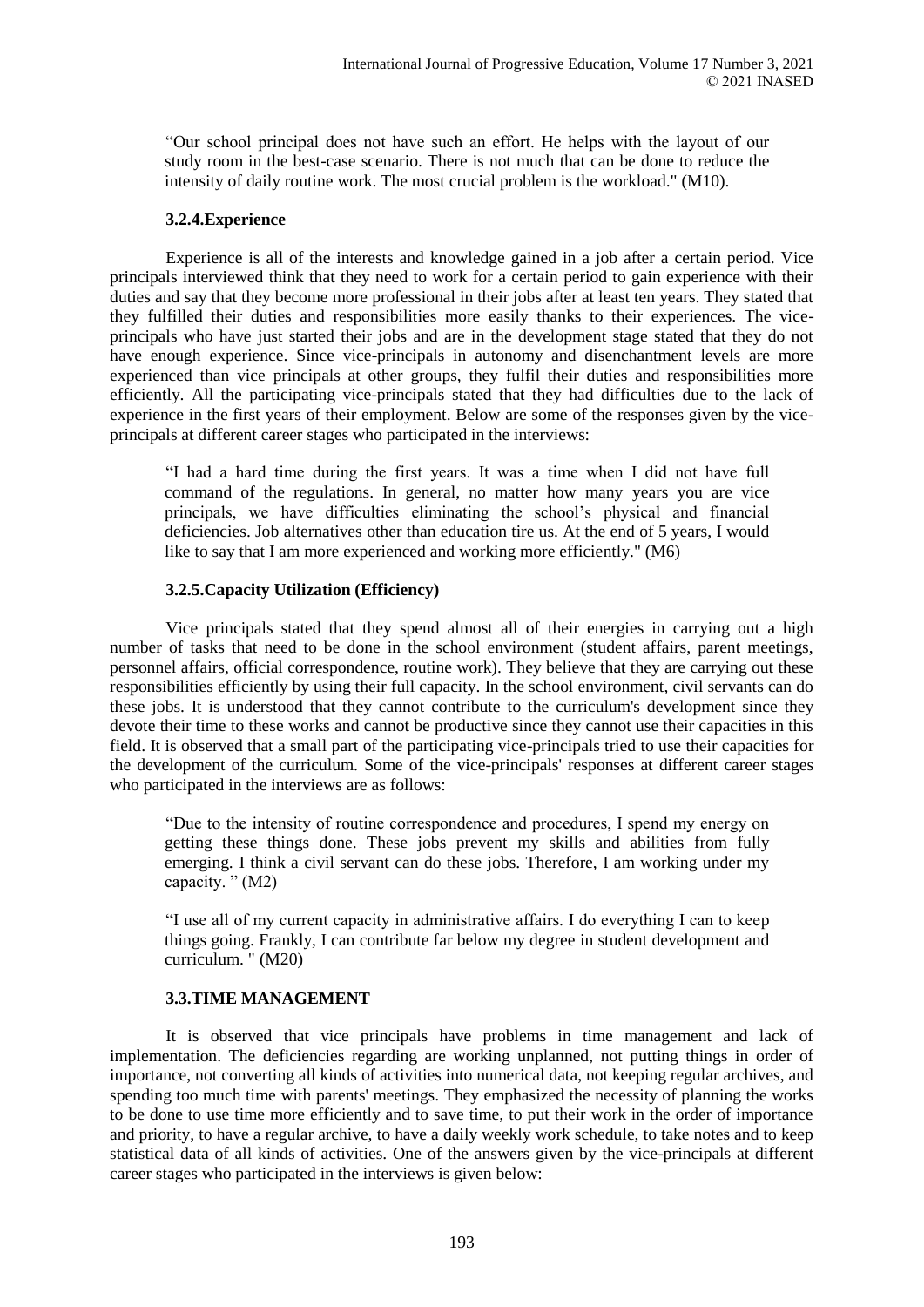"Job share is necessary. With good planning, we can use time better. No matter how much you plan in your daily work, your plan is interrupted during a busy day. In crowded schools, the desire to meet with a manager to find solutions to parents' problems constantly interrupts your plan. That is why I try to complete the work without being stuck by doing the things that need to be done first." (M6)

## **3.4.FINDINGS FOR CAREER STAGES OF VICE-PRINCIPALS**

Findings for second research question regarding career stages is addressed below.

| Career stages        | Codes                                       |
|----------------------|---------------------------------------------|
|                      | Problem-solving skills                      |
|                      | Management skills                           |
|                      | Enhanced in bureaucratic works              |
|                      | Adaptation to school                        |
|                      | Workload                                    |
|                      | Technological support                       |
| Beginning stage      | Collaboration                               |
|                      | Share information                           |
|                      | Legislation                                 |
|                      | In-service training activities              |
|                      | Need for mentor                             |
|                      | Putting things in order                     |
|                      | Problem-solving skills                      |
|                      | Management skills                           |
|                      | Improvements in bureaucratic works          |
|                      | <b>Communication skills</b>                 |
|                      | Technological support                       |
|                      | Supported out-of-school activities          |
|                      | <b>Bureaucratic works</b>                   |
| Development stage    | School climate                              |
|                      |                                             |
|                      | Exchange ideas<br>Legislation               |
|                      |                                             |
|                      | In-service training activities              |
|                      | Unplanned work                              |
|                      | Irregular archiving                         |
|                      | Putting things in order                     |
|                      | Extended parent interviews                  |
|                      | Knowledge sharing                           |
|                      | Problem-solving skills                      |
|                      | In-service training activities              |
| Autonomy stage       | Approached retirement                       |
|                      | Gain experience in the profession           |
|                      | Taking notes                                |
|                      | Keeping the school's activities' statistics |
|                      | Development of the curriculum               |
|                      | Students due to many jobs                   |
|                      | Values education                            |
|                      | Guiding                                     |
|                      | Supporting the activities                   |
|                      | Support teachers and students               |
|                      | Regular meetings                            |
|                      | Share information                           |
| Disenchantment stage | Take precautions in advance                 |
|                      | Problem-solving skills                      |
|                      | Contribute to the implementation            |
|                      | Putting the works in order of importance    |
|                      | Preparing work schedules                    |
|                      | Preparing templates                         |
|                      | Keeping a list of the duties                |
|                      | Keeping a regular archive                   |
|                      | Keeping numerical data                      |

#### **Table 3. Career stages of vice-principals**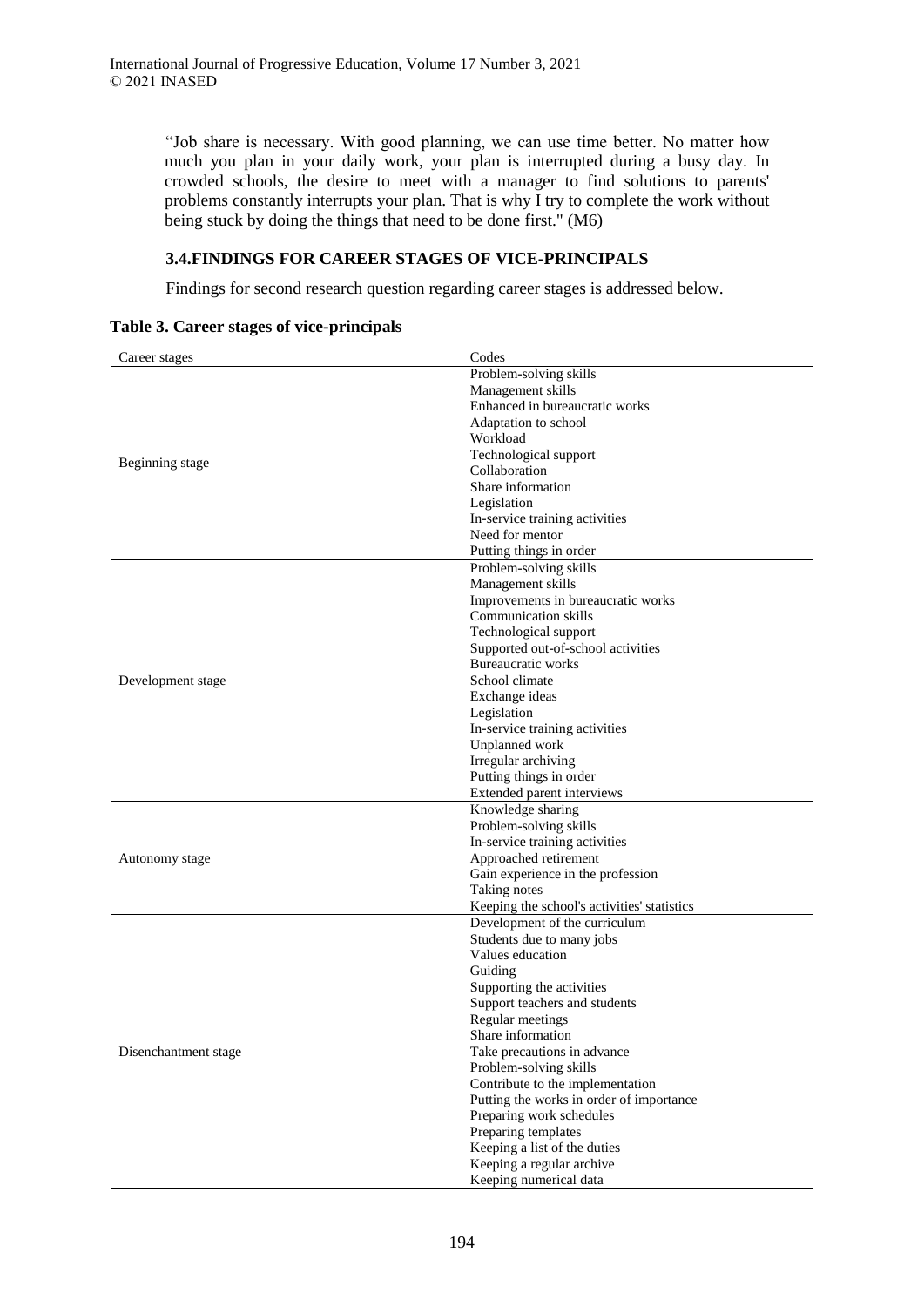**3.4.1.** *3/5 of the vice-principals interviewed in the Beginning Stage* stated that they improved their problem-solving skills, 2/5 of them improved their management skills, 2/5 of them enhanced in bureaucratic works, and 1/5 of them indicated that they achieved improvement in their abilities in terms of their achievements and expressed that their skills have increased. Valuing their thoughts enabled 3/5 of them to adopt the school and 2/5 of them to feel belonging to the school. All of the vice-principals who participated in the interview stated that they did not consider themselves competent administrators. While 3/5 of these administrators stated that they could not contribute to the development of the curriculum and their students due to heavy workload, 2/5 said they only provided technological support. They stated that 3/5 of the interviewed vice-principals use their full capacity, 1/5 of them use half of their capacity, and 1/5 of them use a small part of their capacity. All viceprincipals stated that they spend their capacities on the school's bureaucratic (routine) works. The viceprincipals who participated in the interview indicated that 3/5 of the school principals did not improve their working conditions to improve themselves, and 2/5 of them were made improvements in terms of physical and office materials. 4/5 of them say that their manager is helpful and guiding; while 1/5 says their manager is not helpful. All interviewees stated that senior management should hold regular meetings to come together with other vice principals. Concerning the contributions of these meetings, 3/5 of them stated that they would gain experience from each other, 1/5 of them said that they would collaborate, share information, problem-solving skills will increase, and the activities will be evaluated. The vice-principals interviewed, to update themselves, 4/5 follow the official writings on the institution's net, 3/5 follow the legislation, 3/5 follow the in-service training activities, 2/5 follow the technological developments. 1/5 of them stated that they follow the Ministry of National Education's official website, educational sites, and publications in the field of education, trade union publications, and current issues. All of the vice principals stated that they had difficulties in the first months of their employment due to the lack of knowledge of legislation and lack of experience in communication and problem-solving skills. They think they will become professional as they gain experience in the profession (at least ten years). All of the interviewees stated that they needed a mentor. To meet these needs, all of them see experienced directors and assistant managers, 3/5 as inspectors, 2/5 as information technology experts, and 1/5 pedagogues as guides. The vice-principals participating in the meeting stated that 3/5 of them were unplanned working, 2/5 were trying to do different works simultaneously, 1/5 were not taking notes, and not putting things in order. They stated that 3/5 of the things to be done to use time well are planned work, 2/5 as putting the duties in order of importance, keeping a regular archive, 1/5 as taking notes, making a work schedule, making use of technology.

**3.4.2.** *In terms of the achievements of the vice-principals interviewed at the Development Stage*, 2/5 of them stated that their problem-solving skills were improved, 3/5 of them improved their management skills, and 4/5 of them made improvements in bureaucratic works, and 3/5 noted that their communication skills increased. It is observed that the vice-principals in the development stage have earned more than the vice-principals in the starting stage due to their duties. Valuing their thoughts enabled 1/5 to adopt the school, 1/5 to increase their motivation, and 3/5 to feel belonging to the school. All of the vice principals who participated in the interview stated that they did not consider themselves competent as administrators, like vice principals at the beginning stage. While 1/5 of these administrators stated that they could not contribute to the development of the curriculum and their students due to the abundance of jobs, 1/5 indicated that they provided technological support, supported out-of-school activities, supported teachers and students, and organized projects and activities. The vice-principals at the development stage tried to contribute to the student and the curriculum development compared to the beginning level's vice-principals. They stated that 3/5 of the interviewed vice-principals use their full capacity, and 2/5 of them use half of their capacity. The first two stages do not differ much in terms of capacity utilization. The vice-principals who participated in the meeting stated that school principals are trying to improve their working conditions to improve themselves and that 2/5 of these improvement areas contribute to bureaucratic works, 2/5 of them contribute to the school climate, 1/5 of them are physical. They stated that their conditions were improved, and they provided motivational support. All the vice principals participating state that their managers are helpful and guiding. 3/5 of the interviewees stated that senior management should hold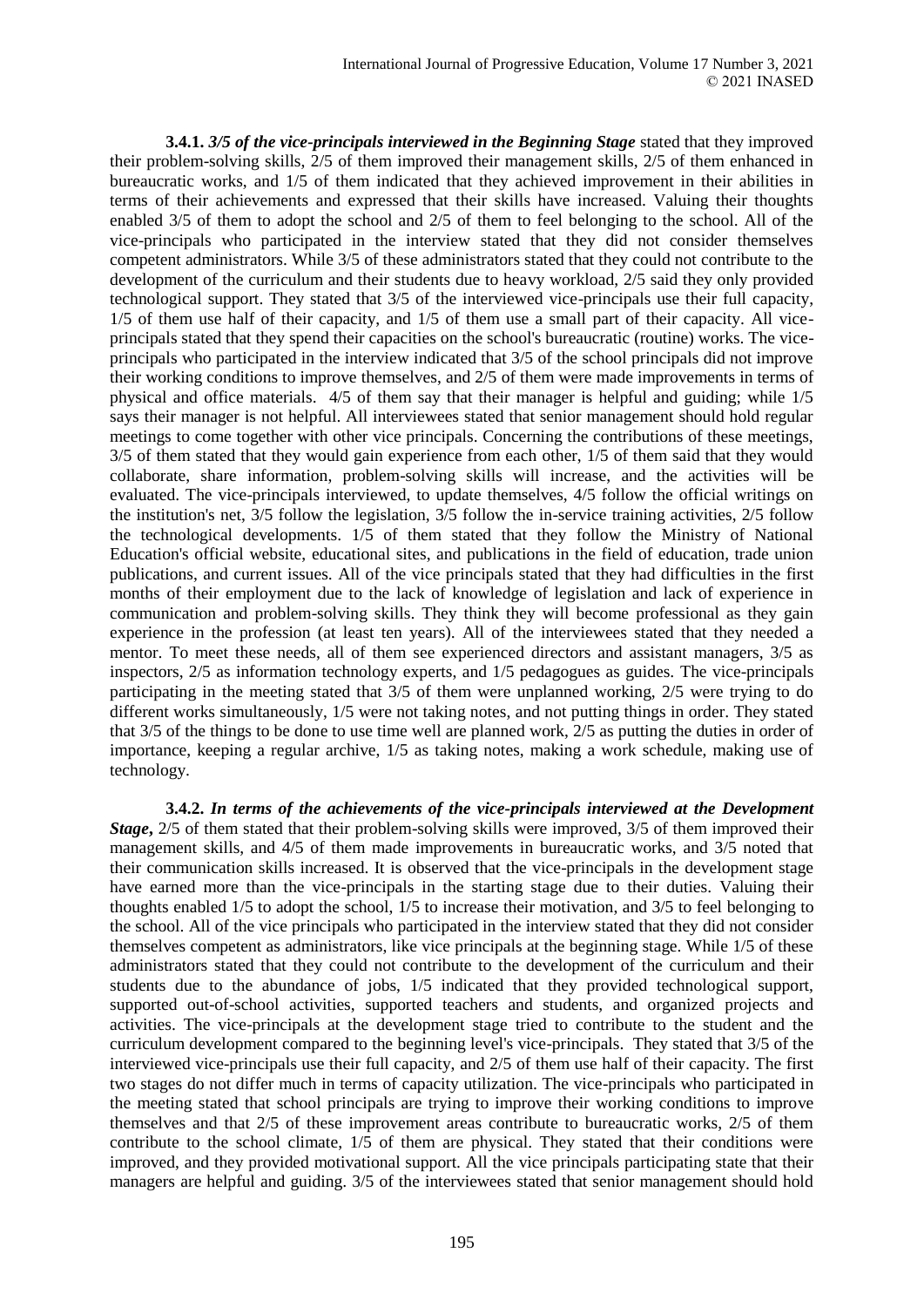regular meetings to get together with the vice-principals, 2/5 of them indicated that school visits should be made, and 1/5 sportive and cultural events should be organized. While the initial viceprincipals think that the senior management should decide to come together, half of the vice-principals at the development level are seen to create alternatives to go together. In terms of their contribution to these meetings, 4/5 of them said that they would gain experience from each other, 2/5 could exchange ideas, and share good practice examples in schools. Moreover, 1/5 of them stated that they would cooperate, and their problem-solving skills would increase. At the development stage, the viceprincipals think that the meetings to be held will have a lesser impact on the subjects that will contribute to the student's development and the curriculum compared to the vice principals at the beginning level. To update themselves, the vice-principals interviewed said that 3/5 of them follow the legislation, 1/5 of them follow in-service training activities and publications in education, 2/5 of them follow the education sites and exchange opinions with the vice-principals working in other schools. As their knowledge of legislation increases compared to the beginning phase, the issue of following up legislation and official letters attracts less attention. Besides, it was observed that the vice-managers at the development stage received ideas and opinions from experienced vice-principals to improve themselves. All of the vice principals stated that they had difficulties in the first months of their employment due to the lack of knowledge of legislation and lack of experience in communication and problem-solving skills. They think they will become professional as they gain experience in the profession. All of the interviewees stated that they needed a mentor. At this stage, all assistant managers, such as a vice-principal at the beginning stage, see experienced administrators and viceprincipals as guides as people who will meet these needs. Vice-principals participating in the meeting stated their shortcomings in time management, 3/5 as unplanned work, 2/5 as irregular archiving, 1/5 not putting things in order, extended parent interviews, and not doing things on time. Things to do to use time well, 3/5 to put things in order of importance, 2/5 to work planned, keep regular archives, to do things on time, 1/5 to take notes, to stay numerical data of every activity done at school, and they stated it as sharing the work. At the development stage, vice-principals think that keeping data about their work and archiving well is essential in saving time compared to vice principals at the beginning stage.

**3.4.3.** *On the level of autonomy, 3/5 of the vice-principals interviewed at the Autonomy Stage* stated that they improved their problem-solving skills. 3/5 of them improved their management skills, 1/5 of them made improvements in bureaucratic works, 3/5 said that their communication skills increased. Valuing their thoughts enabled 1/5 to adopt the school, 1/5 to increase their motivation, and 3/5 to feel belonging to the school. All of the vice-principals who participated in the interview stated that they did not consider themselves competent administrators. 2/5 of these administrators stated that they provide technical support and provide materials for educational activities, 3/5 support teachers for educational activities, and 1/5 of them, guide students. All of the vice-principals who participated in the interview stated that they used their full capacity. The vice-principals who participated in the meeting indicated that 2/5 of the school principals did not improve their working conditions to improve themselves, 1/5 of them were improved in terms of physical improvement and office materials, and 1/5 of them provided psychological support. All of the vice principals stated that their managers were helpful. All interviewees stated that senior management should hold regular meetings to come together with other vice principals. The contribution of these meetings to them is 2/5 that they will gain experience from each other, knowledge sharing, problem-solving skills will increase, good examples will be shared, and 1/5 of them will increase their motivation. The vice-managers interviewed to update themselves; 2/5 of them follow the official writings on the institution's net and follow the legislation. 2/5 of them follow the in-service training activities, 1/5 of them exchange ideas with their manager friends, watch educational films, and 3/5 of them follow MEB's official website. 4/5 of the vice-principals stated that they had trouble working as they approached retirement, while  $2/5$ of them were in their first years of duty. All of the vice-principals who participated in the interview think that they will become professional as they gain experience in the profession. All of the interviewees stated that they needed a mentor. As people who will meet these needs, all of them prefer experienced directors, vice-principals, and 2/5 of them see inspectors as guides. Vice-principals participating in the meeting stated that 4/5 of them were unplanned working and 1/5 of them were not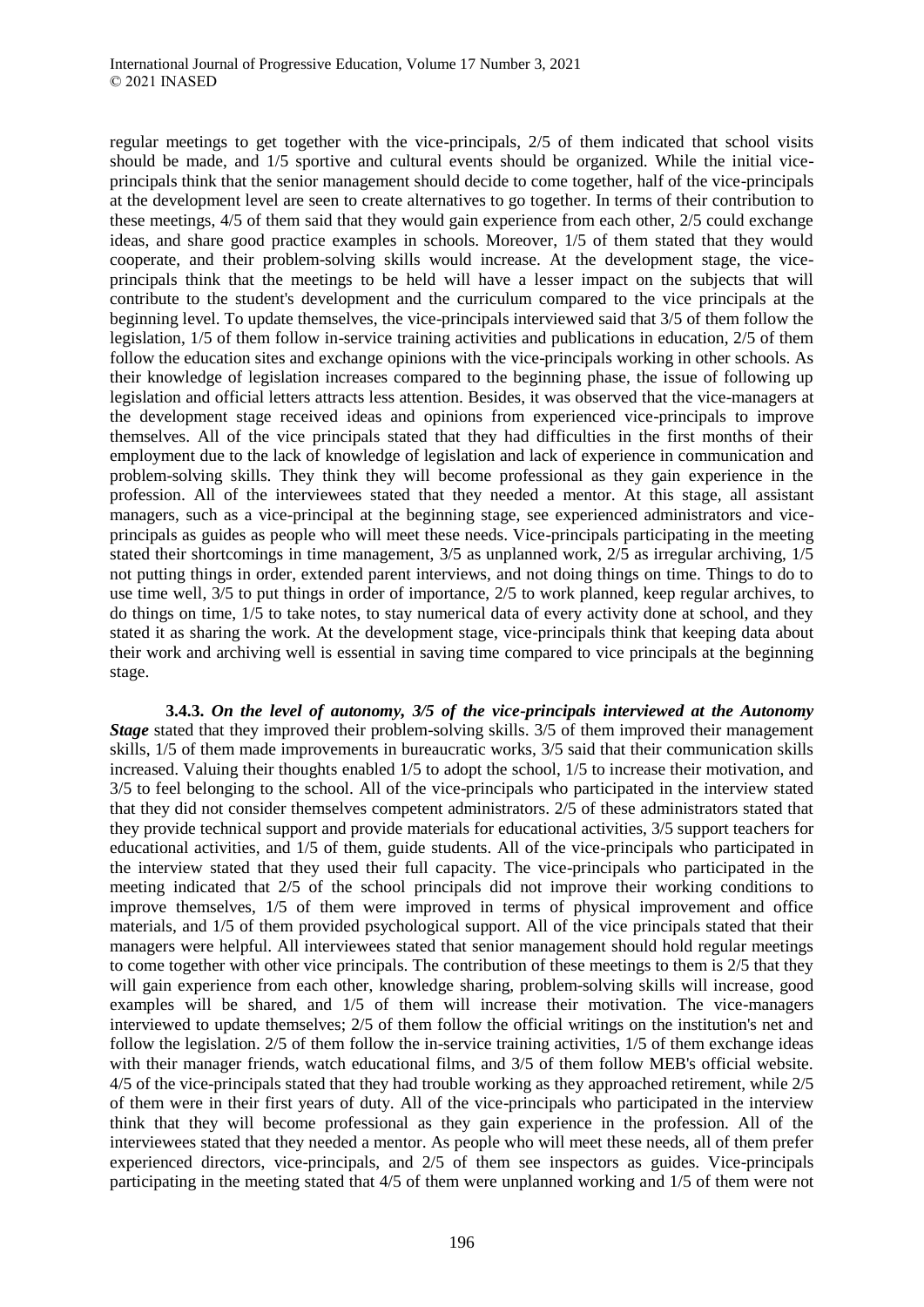to do things on time. They stated that 4/5 of the things to be done to use the time well are planned work, 2/5 as putting things in order of importance and taking notes, and 1/5 as keeping the school's activities' statistics.

**3.4.4.** *Regarding the achievements of the vice principals who were interviewed in the Disenchantment Stage* 3/5 of them improved their problem-solving skills, 1/5 had an improvement in their management skills, 2/5 of them were using resources, and 2/5 of them stated that their communication skills were increased. Valuing their thoughts stated that 1/5 of the vice-principals contributed to the school's ownership, 3/5 of them contributed to the sense of belonging to the school, and 1/5 to their motivation. All of the vice-principals who participated in the interview stated that they did not consider themselves competent administrators. While 1/5 of these administrators said that they could not contribute to the development of the curriculum and their students due to heavy workload, 1/5 was about education of values, 1/5 by guiding, 1/5 by supporting the activities, 1/5 stated that they support teachers and students. 5/5 of the vice-principals interviewed stated that they used their full capacity. Vice-principals who participated in the interviews said that physical improvements had been made regarding the progress made by school principals in working conditions to improve themselves. 2/5 of them say that their principal is helpful and guiding; while 3/5 say that their supervisor is not helpful. All interviewees stated that senior management should hold regular meetings to come together with other vice principals. The contribution of these meetings to them is that  $1/5$  of them will share information, 4/5 of them will increase their problem-solving skills, 2/5 of them will learn about the problems that occur in schools and take precautions in advance, and 1/5 will contribute to the implementation of good examples in schools. The vice-principals interviewed said that 3/5 of them follow the official writings on the institution's net to update themselves, 3/5 of them follow the legislation, and 1/5 of them follow the in-service training activities, the official website of the Ministry of Education, training sites, and areas. They stated that they follow the issues related, and 2/5 of them follow union publications. 3/5 of the vice principals stated that they had difficulties in the first years they started working, and 2/5 of them had problems in these years when they approached retirement. All of the vice-principals think that they will become professional as they gain experience in the profession. All of the interviewees stated that they needed a mentor. As people who will meet these needs, 3/5 are experienced principals and vice-principals, 2/5 of them are inspectors, 2 of 5 are information technology experts, 1/5 are pedagogues, and 1/5 are personal development experts. The vice-principals who participated in the meeting stated that 2/5 of them were unplanned working, 1/5 was trying to do different things simultaneously, and 1/5 spent too much time with parents. Things to do to use time well, 1/5 of the vice principal's work in a planned way, 1/5 of them put the works in order of importance, prepare work schedules, prepare templates, and keep a list of the duties to be done. 3/5 keep a regular archive, 2/5 of them stated it as keeping numerical data of all kinds of activities.

#### **4. DISCUSSION AND CONCLUSION**

Many vice-principals working in the national education organization regard themselves as inadequate in management. Particularly vice principals at the beginning and development stages of school administrators' career stages find themselves insufficient in legislation. Bakioğlu (1994a) stated in his study that school administrators who have just started their duties mostly find themselves in an impasse. Although at the height of their new appointment's enthusiasm, their uncertainty about their job dedicates them to learn the knowledge and skills. Vice principals at the stage of disenchantment and autonomy have trouble managing technology and new information. At this point, there is a need for experienced administrators who will explain the work and operation to newly appointed teachers and share their experiences.

At the same time, as part of their duties, vice-principals are committed to improving themselves at every stage of their careers. It can be explained as being in constant contact with parents, teachers, school principals, and staff. Thanks to the official correspondence and transactions that the school conducts with many institutions, vice-principals improve their bureaucratic skills. Organizing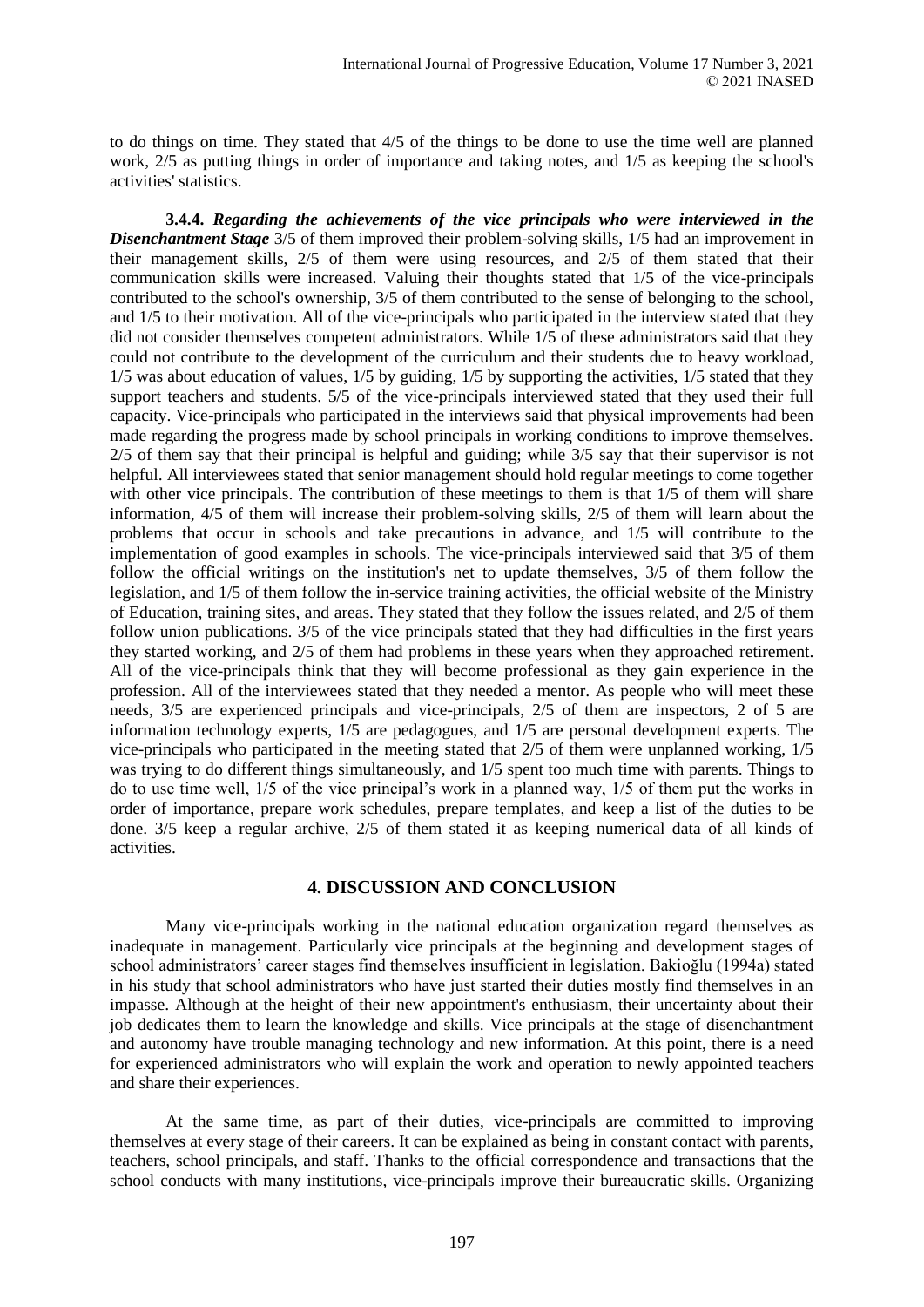and managing the school environment enhances management skills. As Aksu (2004) mentioned in his study results, although teachers' requests against the administration and being a manager are at an increased level, support and training of relatively talented vice-principal candidates who will devote themselves to this field should be pursued. Since vice-principals are the first referral office to solve the problems that arise in the school, they have to solve the emerging issues quickly without interrupting education. This expectation contributes to vice-principals to develop their problem-solving skills. Since the school is expected to use its limited and scarce resources most efficiently, it also can manage resources effectively. According to Bakioğlu (1994a), vice-principals and school administrators start to get the desired results in school administration within three or four years after they are appointed. They gain experience on the job, provide the necessary learning, and are now active in management. In this process, it is necessary to benefit from school management at the highest level since it is the period where the school's vice-principal is most productive.

In our country's education system, vice-principals continue their professional development activities incidentally, away from schools' plans and programs, with traditional attitudes and practices in our appointment system. This development occurs in a way that does not appeal to different environments and types of tasks (preschool, primary school, high school, and vocational education). Professional development, thus, encourages vice-principals to develop themselves individually (Kartal, 2009).

For managers working as vice-principals to be active in their duties, they must be equipped with the necessary management qualifications. The responsibilities of vice-principals are generally based on ordinary and repetitive tasks. The management job's progress causes the work to be done by trial and error method. Practices are an essential reason for gaining practicality in management. Therefore, school administrators must gain experience (Kartal, 2009).

According to Bakioğlu (1994b)'s views on professional development, we can say that the most comfortable career step in professional development is the development stage. In this phase, viceprincipals are in their most active period. Unlike the beginning stage, there is no worry in applications. At this career stage, we encounter the school's vice-principal, who has started to facilitate professional development and learning. In this period, vice-principals put their original ideas and methods into practice.

Programming of training and information sharing is expected to make the employees more planned and programmed to work. Besides, thanks to these shares, the organization's commitment will begin to increase, and the uncertainty and role confusion among the employees will be eliminated. The fear of work in the professional field will decrease (Allen & Meyer, 1990, p.848). According to the research results, vice-principals require professional knowledge sharing, which we can define as benefiting from the elders' experiences. While the vice principals at the beginning, autonomy, and disenchantment stages stated that senior management should plan regular meetings to meet and share with other colleagues, the vice principals at the development stage say that school visits can be made in addition to regular meetings. Sports and cultural activities can be met. In this case, we can say that vice-principals need information sharing.

Sharing their opinions in the schools where vice-principals work and making them feel that their views are valuable by their institutions to make them happy and provide job satisfaction. Sharing their opinions and contributing to the school's functioning increases their ownership and affiliation to the school, thus strengthening the sense of belonging between them and the institution they work. Since the sense of belonging is an effort to integrate with what belongs, it causes them to establish strong ties with the institutions they work. As a result, it should be essential to question the sense of belonging in teachers who will be vice principals.

The teachers who have just started their vice principal career face various personal, social, and professional problems. It is revealed in the results of the research that external support is needed to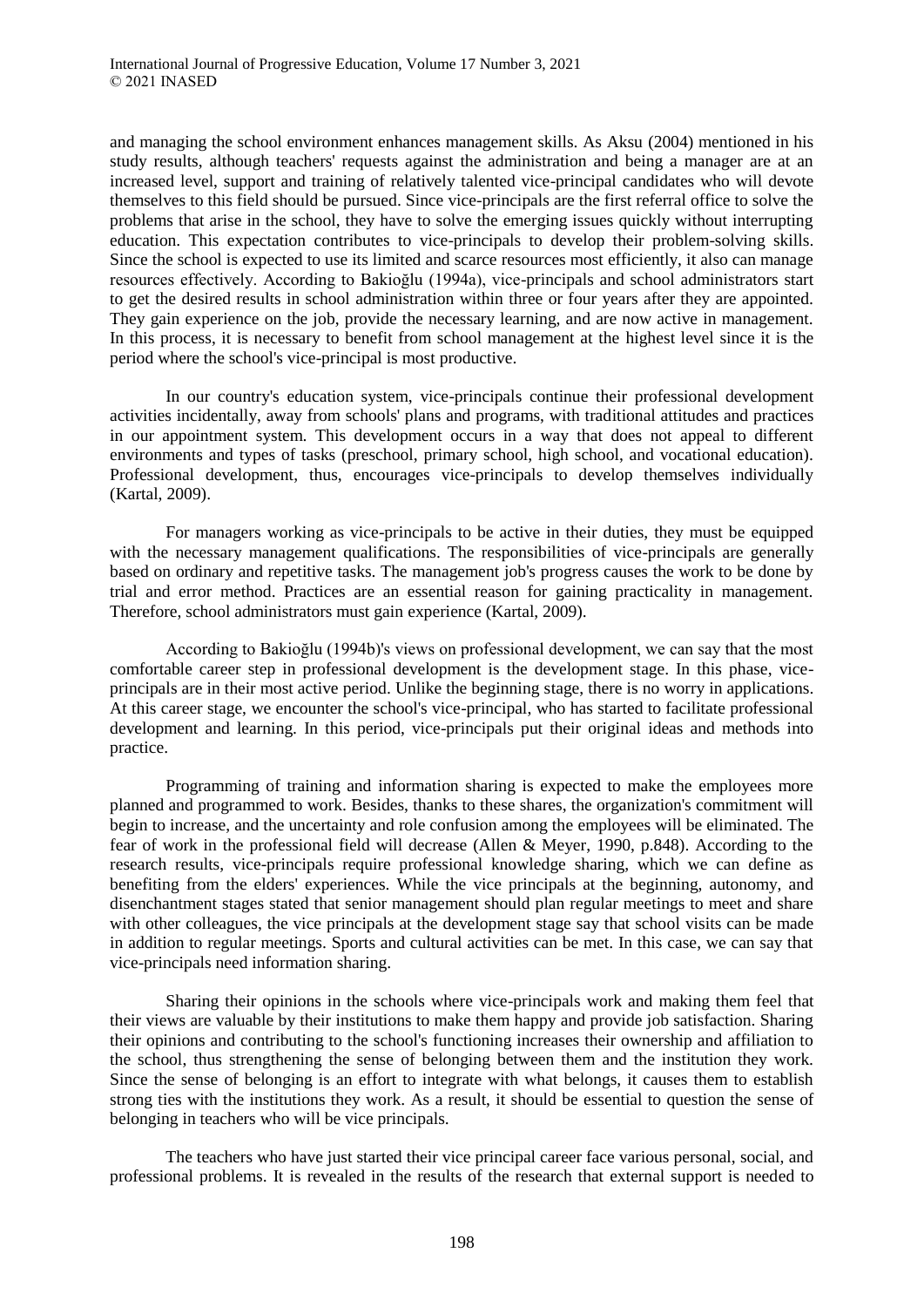solve these problems. We can assume that vice-principals need external support at all career stages. The changing and developing approaches, the rapid change of information technology, the legislation changes, and new articles' implementation bring up the vice-principals' mentor needs. It is stated that the people who will provide this support can be principals and vice-principals, inspectors, information technology experts, pedagogues, and personal development experts who have sufficient knowledge and experience in the field. Bakioğlu & Hacıhafızoğlu (2000) stated in their study that mentoring embodies mutual trust, understanding, and empathy. Thus, it should be essential for individuals who share their experiences to perform the same profession as their vice principals.

Candidates for vice principals who have passed the selection exams must be admitted to training courses under a specific program. When the field was scanned, Bulut and Bakan (2002) found that 98.3% of vice-principals received training under "management training" compared to the results they obtained from the study participants. Vice principals need to spend a certain period in their duties to gain experience in their work. They fulfil their duties and responsibilities more efficiently, thanks to their expertise. As a result of the research, it was explained that the vice principals who have just started working and are at the stage of development do not have sufficient experience. It was revealed that vice-principals in autonomy and disconnection levels fulfil their duties and responsibilities more comfortably as they are more experienced than vice principals at other levels.

According to Kartal (2009), it is revealed that employees working as vice principals work in writing, finance, etc. When they do these jobs, it turns out that they are lacking in developing selfmanagement skills. One of the most significant obstacles that vice-principals complain about is their inefficiency. We have mentioned that the vice-principals spend almost all of their energies in carrying out a high number of tasks that need to be done in the school environment (student affairs, parent meetings, personnel affairs, official correspondence, and routine work). These kinds of duties are not performed even though we know that civil servants can do them, and this reveals that vice-principals could not contribute to the development of the curriculum and could not use their capacities. In this case, we can assume that it is impossible to have a high level of efficiency.

Vice principals have difficulties in time management due to unplanned working in schools, not putting things in order of importance, not converting all kinds of activities in the school to numerical data, not keeping regular archives, and spending too much time with parent interviews. The research results show that it is crucial to plan the work to be done to use time more efficiently and to save time, to put their work in priority and priority, to have a regular archive, to have a daily weekly work schedule, to take notes and to keep statistical data of all activities.

## **5. REFERENCES**

- Ağaoğlu, E. (2005). Sınıf yönetimi ile ilgili genel olgular [General facts about classroom management]. In Z. Kaya (Ed.), *Sınıf yönetimi [Classroom management]* (pp. 3- 17). Ankara: Pegema Publishing.
- Aküzüm, C., & Özmen, F. (2014). Eğitim denetmenlerinin mesleki gelişim, tükenmişlik ve iş doyumuna ilişkin bir meta-sentez çalişmasi. *Elektronik Sosyal Bilimler Dergisi*, *13*(49), 31- 54.
- Alıç, M. (1991). *Eğitim bilimlerinde çağdaş gelişmeler [Contemporary developments in educational sciences].* Eskişehir: Anadolu University Publishing.
- Allen, N. J., & Meyer, J. P. (1990). Organizational socialization tactics: Longitudinal analysis of links to newcomers' commitment and role orientation. *Academy of Management Journal, 33*(4), 847–858.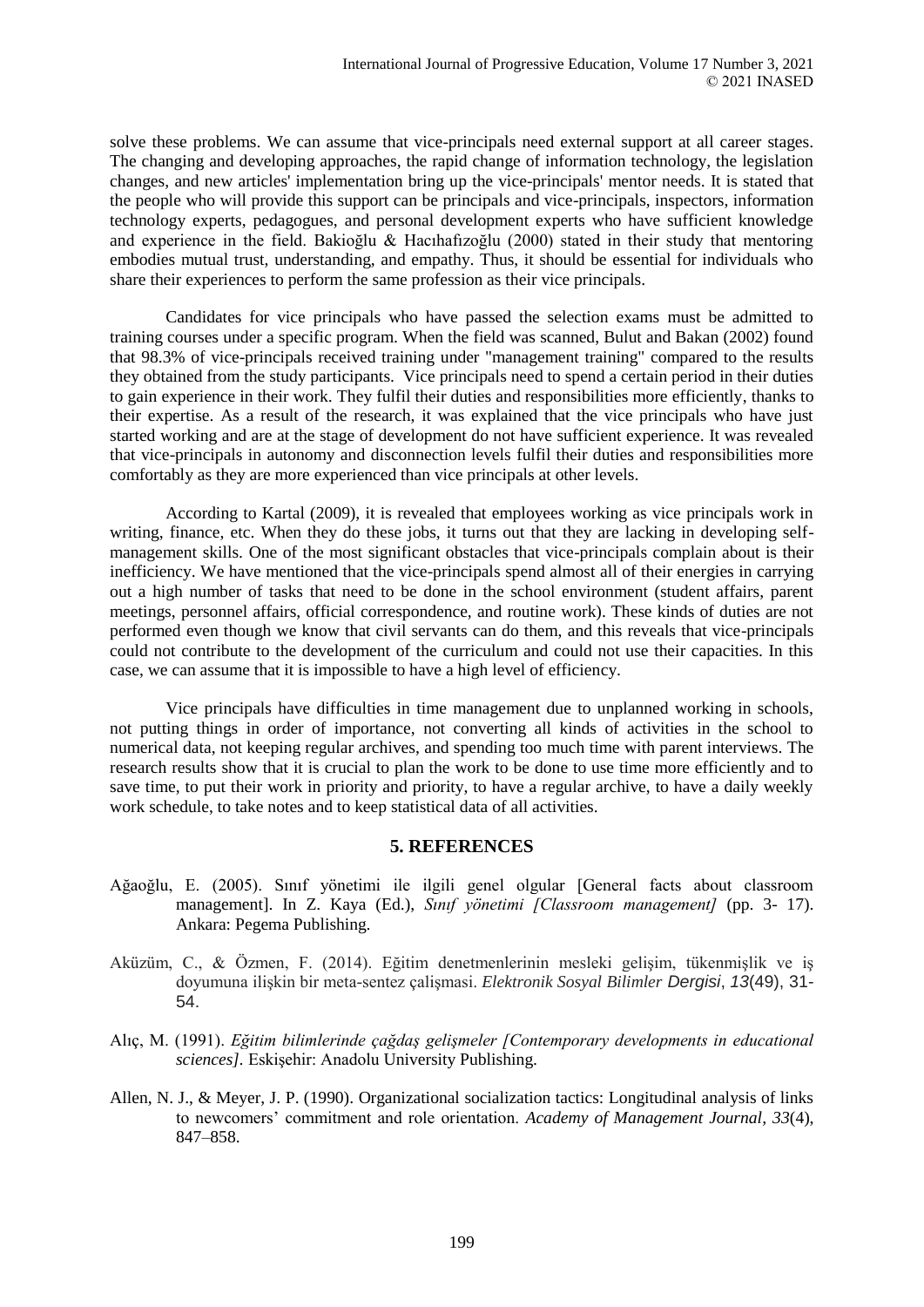International Journal of Progressive Education, Volume 17 Number 3, 2021 © 2021 INASED

- Aydın, İ. (2018). Teacher career cycles and teacher professional development [Öğretmenlik kariyer evreleri ve öğretmenlerin mesleki gelişimi]. *Journal of Human Sciences*, *15*(4), 2047-2065.
- Bakioğlu, A, & Hacıfazlıoğlu Ö. (2000). Eğitim denetmenleri ve mentorluk [Educational supervisors and mentoring]. *Marmara University Atatürk Education Faculty Journal of Educational Sciences, 12,* 39-52
- Bakioğlu, A. & Özcan, K. (2001). İlköğretim okul yöneticilerinin kariyer gelişimleri [Career development of primary school administrators]. *Educational Administration: Theory and Practice*, *1*(1), 39-57.
- Bakioğlu, A. (1994a). Batı ülkelerinde eğitim gündeminin ana konusu: Etkin okul, etkin müdür [Main theme of the education agenda in western countries: Effective school, effective principal]. *Contemporary Education, 19*(198), 16-18.
- Bakioğlu, A. (1994b). Okul yöneticisinin kariyer basamakları: İngiliz eğitim sisteminde yöneticilerin etkililikleri [Career steps of school managers: Effectiveness of managers in the British education system]. *Marmara University Atatürk Education Faculty Journal of Educational Sciences*, *6*, 17-22.
- Bakioğlu, A. (1996, September). *Öğretmenlerin kariyer evreleri (Türkiye'de resmi lise öğretmenleri üzerinde yapılan bir araştırma) [Teacher stages of her career (A survey of public high school teacher in Turkey)].* Paper presented at the 2nd National Education Symposium. İstanbul: Marmara University Atatürk Education Faculty Publications.
- Bakioğlu, A., & Asyali, S. G. (2005). Rehber öğretmenlerin bulunduklari kariyer evrelerine göre okul yönetimini algilayişlarinin niteliksel olarak incelenmesi. *Marmara Üniversitesi Atatürk Eğitim Fakültesi Eğitim Bilimleri Dergisi*, *21*, 89-110.
- Bakioğlu, A., & İnandı, Y. (2001). Öğretmenin kariyer gelişiminde müdürün görevleri [Principal's duties in the teacher's career development]. *Educational Administration: Theory and Practice, 28*, 513-529.
- Balcı, A. (2000). İki binli yıllarda Türk millî eğitim sisteminin örgütlenmesi ve yönetimi [Organization and management of the Turkish national education system in the 2000s]. *Educational Administration: Theory and Practice, 6*(24), 495–508.
- Bartell, C. A., & Birch, L. W. (1995). Restructuring administrator preparation for California. *Thrust for Educational Leadership, 24*(5), 28-31.
- Bulut, Y. T., & Bakan, İ. T. (2002). Yöneticilerin eğitimi: Kahramanmaraş'taki yöneticiler üzerinde bir uygulama [Training of managers: a practice for managers in Kahramanmaraş]. *Amme İdaresi Dergisi, 35*(2), 93-116.
- Chatman, J. A. (1991). Matching people and organizations: Selection and socialization in public Accounting Firms. *Administrative Science Quarterly, 36*, 459-484.
- Çiftçi, E. Y. (2007). *Okul müdürlerinin kariyer aşamaları ile tercih ettikleri liderlik model algıları arasındaki ilişkinin incelenmesi* (Yüksek lisans tezi). Kocaeli Universitesi, Sosyal Bilimler Enstitüsü.
- Çınkır, Ş. (2000). Örgütlerde personel geliştirme [Development of organization members]. In C. Elma, & K. Demir (Eds). *Yönetimde çağdaş yaklaşımlar uygulamalar ve sorunlar [Contemporary approaches in management, practices and problems].* Ankara: Anı Publishing.